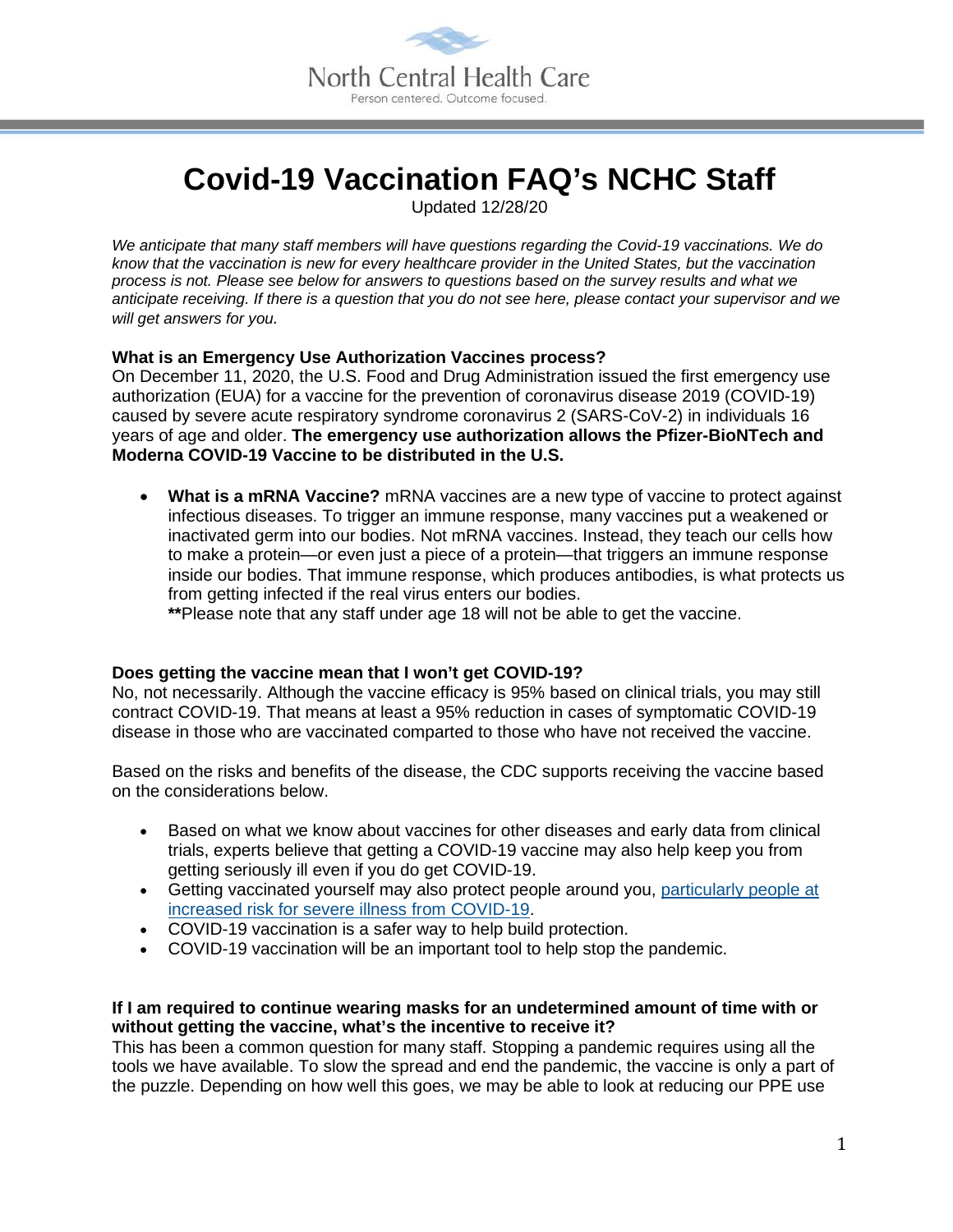

however we can't make that determination yet. Our goal is to lift any restrictions and "get back to normal" as soon as possible however we need to be conservative to ensure safety for all. As experts learn more about how COVID-19 vaccination may help reduce spread of the disease in communities, CDC will continue to update the recommendations to protect communities using the latest science.

#### **How is the Moderna Covid-19 vaccine administered?**

• Moderna vaccine is administered intramuscularly and will be a series of 2 doses (0.5 ml) 1 month apart. **Walgreen's and Wisconsin DHS are providing the Moderna vaccine currently.** 

## **What if another vaccine is approved? Do I need to have the same Moderna COVID-19 vaccine for my second dose?** There is no data available on the interchangeability of the Pfizer-

BioNTech or Moderna COVID-19 Vaccine with other COVID-19 vaccines to complete the vaccination series. Individuals who have received one dose of Moderna COVID-19 Vaccine should receive a second dose of Moderna COVID-19 Vaccine to complete the vaccination series.

### **How often do staff need to be vaccinated?**

The CDC has not issued any recommendations on how often people should be vaccinated and they do not know how long immunity lasts until there is more data. Both natural immunity and vaccine-induced immunity are important aspects of COVID-19 that experts are trying to learn more about, and CDC will keep the public informed as new evidence becomes available.

### **Will the vaccine be required for staff?**

NCHC has developed a vaccination program policy that applies to all NCHC staff. The policy does require all staff to participate in the program however, staff can sign a declination form if they choose to not get the vaccine. We encourage all staff to get the vaccine once available however recommend discussing with your primary care provider as the Moderna vaccine is not recommended for certain groups such as those pregnant or lactating. Staff under 18 years of age are not eligible to receive the vaccine.

### **What happens when the Covid-19 vaccine is declined?**

Staff will need to continue to use the infection control practices that are currently in place. Additional education and testing may be required as well. The COVID-19 vaccine is only part of the plan to combat this pandemic. The CDC recommends that PPE is still used during the pandemic. Staff may likely have future opportunities for vaccinations however we cannot confirm dates at this time.

### **Who is providing the Covid-19 vaccinations?**

NCHC has partnered with Walgreens Pharmacy to administer Covid-19 vaccines to our nursing home residents and staff. This is a program organized through the State of WI Department of Health Services. NCHC will be working in collaboration with our local public health to determine vaccine rationing.

Walgreen's will manage all aspects of the vaccine administration for our residents and staff in our long- term care facilities. We have also received confirmation that NCHC is now approved to be our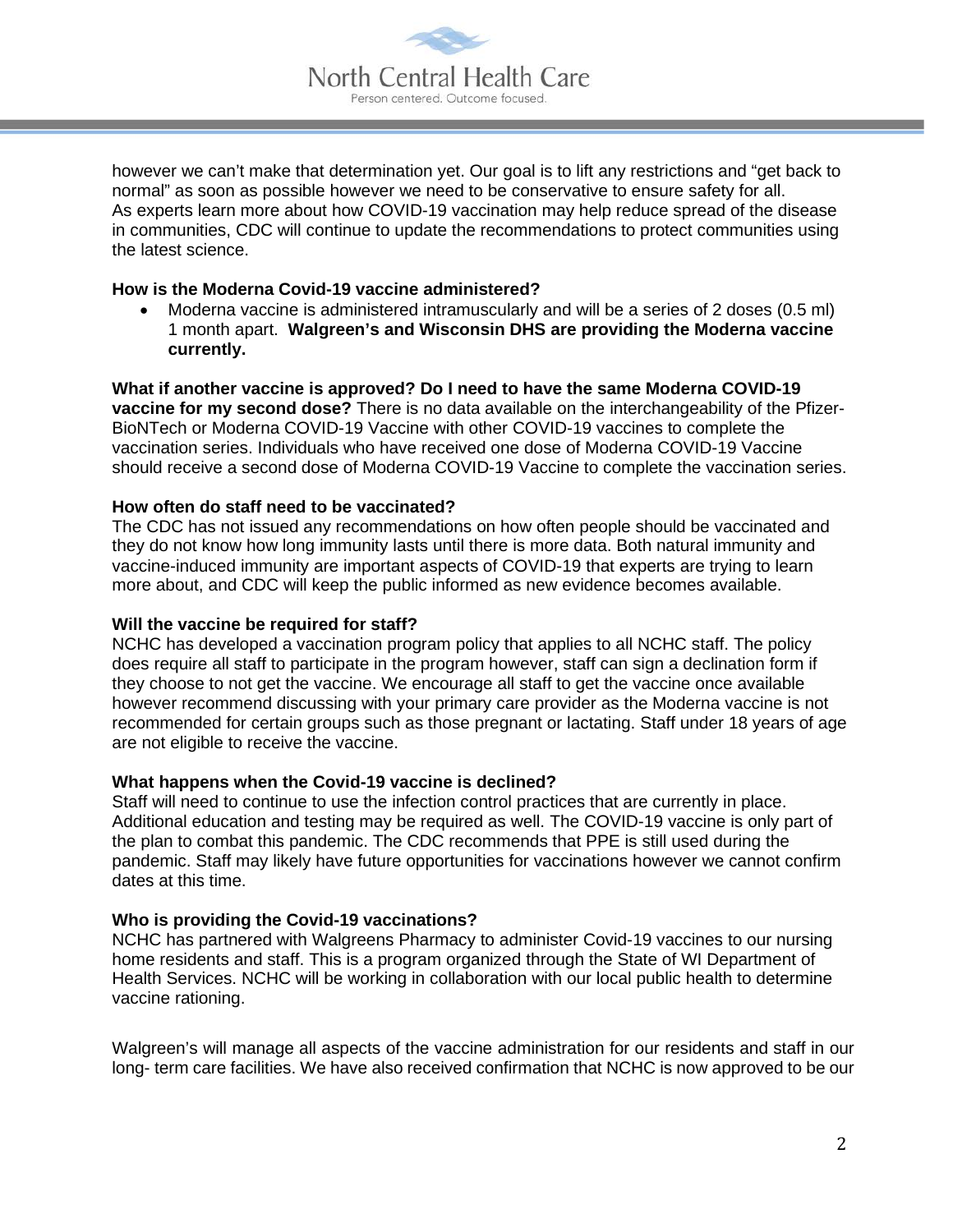

own vaccinators for all other NCHC programs. We may also collaborate with community partners for additional phases to support all NCHC staff, but we are ready if the need does arise.

#### **What is the vaccination plan for NCHC staff?**

We have a two-pronged plan for vaccinating NCHC staff and long-term residents.

- **Prong 1:** Walgreen's is our contracted provided and will hold 3 vaccination clinics for both long term care facilities. The vaccination clinics are tentatively scheduled for the first week of January 2021. We are in the process of confirming the dates and will share with all staff.
- **Prong 2**: NCHC has been approved to vaccinate staff and patients in all of our programs except for the long-term care programs, and vaccinations will begin in late December or early January.. This process will be determined based on the allocation of vaccines in a phased approach. Please see the attached Vaccination Policy for additional details.

#### **What is the process for determining what residents/patients or staff will be eligible for the COVID-19 Vaccine?**

• NCHC is working closely with Wisconsin DHS and will proceed using the Phase 1A Allocation approach. COVID-19 vaccinations will be available for administration to residents/patients, employees, pending availability, phased approach due to patient population. NCHC has created a phased approach to support future implementation for all healthcare staff.

#### **Are there side effects to the Covid-19 vaccination?**

As with any medication, there is risk for side effects. Staff should continue to self-monitor and screen and report any potential side effects. Call your healthcare provider, first, if you have any side effect that bother you or do not go away. Also call please call employee health so we can notify our vaccination provider and provide guidance related to signs and symptoms. Vaccines have less side effects than most medications and it is always appropriate with any medication to weigh the benefits versus the risks. All staff and residents must wait for a minimum of 15 minutes post vaccine for observation.

Adverse reactions following the Moderna COVID-19 vaccine that have been reported in the clinical trials include injection site pain, fatigue, headaches, muscle pain, chills, joint pain, fever, injection site swelling and redness, nausea/vomiting, malaise, and lymphadenopathy(swollen lymph nodes). Of note, more people experienced these side effects after the second dose than after the first dose, so it is important for vaccination providers and recipients to expect that there may be some side effects after either dose, but even more so after the second dose.

#### **If a staff member is ill, will they be given the Covid-19 vaccine?**

Like the influenza vaccine, staff who are exhibiting sign of illness or a fever of 100.4° or greater, will not be allowed to get the vaccine. They can wait until a later date to receive the vaccine.

#### **The self-screening process will remain in effect for all staff regardless if staff have been vaccinated with the COVID-19 vaccine. Staff may experience side effects of the**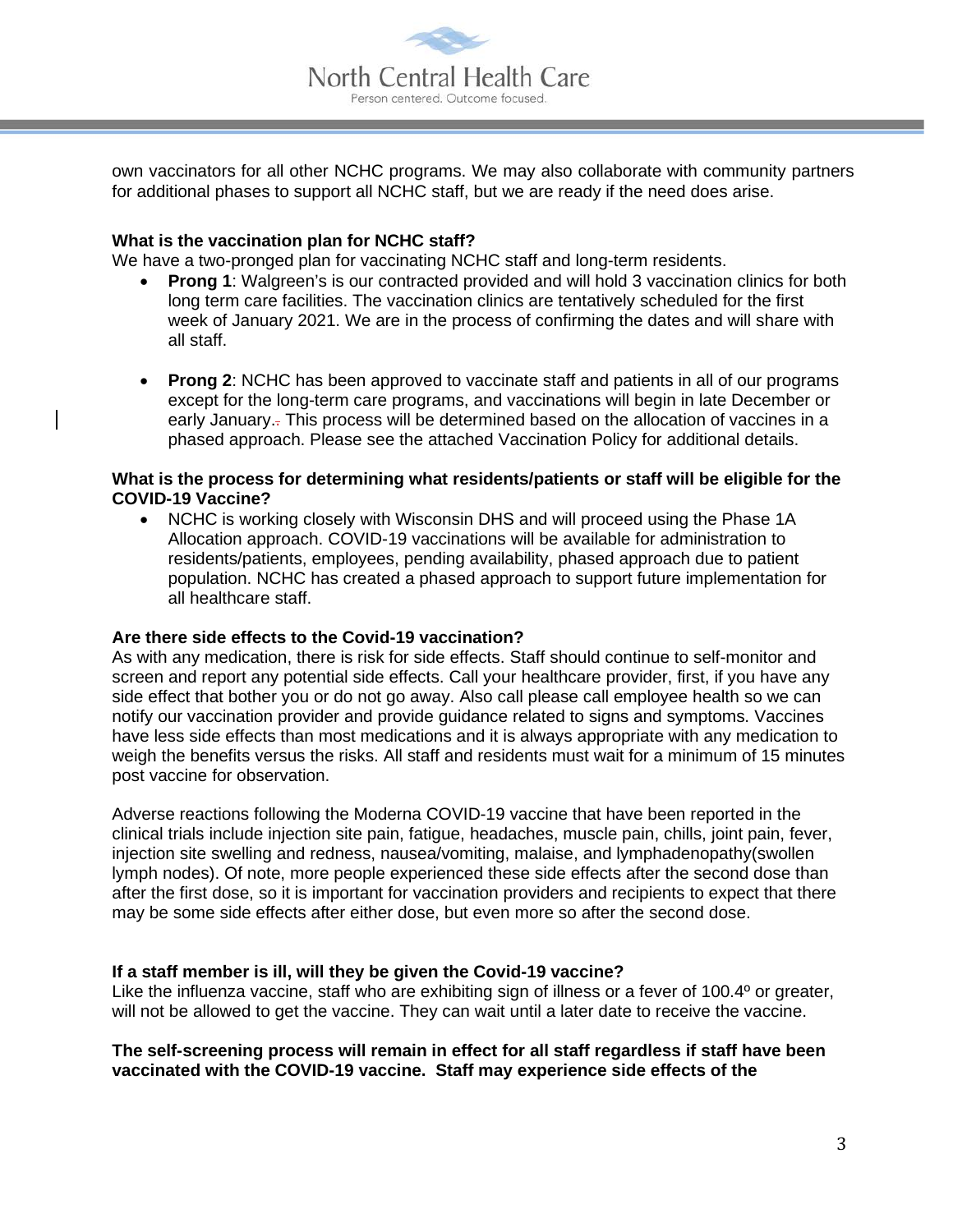

#### **medication and should contact employee health with any concerns.**

#### **If a staff member has already tested positive for Covid-19, do they have to get the Covid-19 vaccination?**

There is not enough information currently available to say if or for how long after infection someone is protected from getting COVID-19 again; this is called natural immunity. Early evidence suggests natural immunity from COVID-19 may not last very long, but more studies are needed to better understand this. The state of Wisconsin currently states, "previous SARS-CoV2 infection, whether symptomatic or asymptomatic, is not considered a contraindication to vaccination and serologic testing for SARS-CoV-2 antibodies is not recommended prior to vaccination."

#### **Do staff need to continue to wear masks after they have completed both doses of the Covid-19 vaccination?**

Yes. While experts learn more about the protection that COVID-19 vaccines provide under reallife conditions, it will be important for everyone to continue using all the tools available to us to help stop this pandemic, like covering your mouth and nose with a mask, washing hands often, and staying at least 6 feet away from others. There is not enough information currently available to say if or when CDC will stop recommending that people wear masks and avoid close contact with others to help prevent the spread of the virus that causes COVID-19.

#### **Is there a cost to residents to receive the vaccine?**

There is no cost for the vaccine however we may obtain your insurance information to bill the insurance carrier for the administration fee if applicable.

#### **Where can I find the best sources of information about the Covid-19 vaccine?**

NCHC receives our recommendations from the CDC and the state of Wisconsin, and we strongly recommend that the public do so as well. Information from other sources, including social media, may not be as up to date or accurate. Please visit the CDC's website <https://www.cdc.gov/coronavirus/2019-ncov/vaccines/>

#### **Additional Resources:**

- <https://www.dhs.wisconsin.gov/covid-19/index.htm>
- [https://www.fda.gov/emergency-preparedness-and-response/coronavirus-disease-2019](https://www.fda.gov/emergency-preparedness-and-response/coronavirus-disease-2019-covid-19/covid-19-vaccines) [covid-19/covid-19-vaccines](https://www.fda.gov/emergency-preparedness-and-response/coronavirus-disease-2019-covid-19/covid-19-vaccines)
- [https://www.cdc.gov/coronavirus/2019-ncov/vaccines/different](https://www.cdc.gov/coronavirus/2019-ncov/vaccines/different-vaccines/mrna.html)[vaccines/mrna.html](https://www.cdc.gov/coronavirus/2019-ncov/vaccines/different-vaccines/mrna.html)
- <https://www.cdc.gov/coronavirus/2019-ncov/vaccines/faq.html>
- CDC Answering Patients' questions FAQ